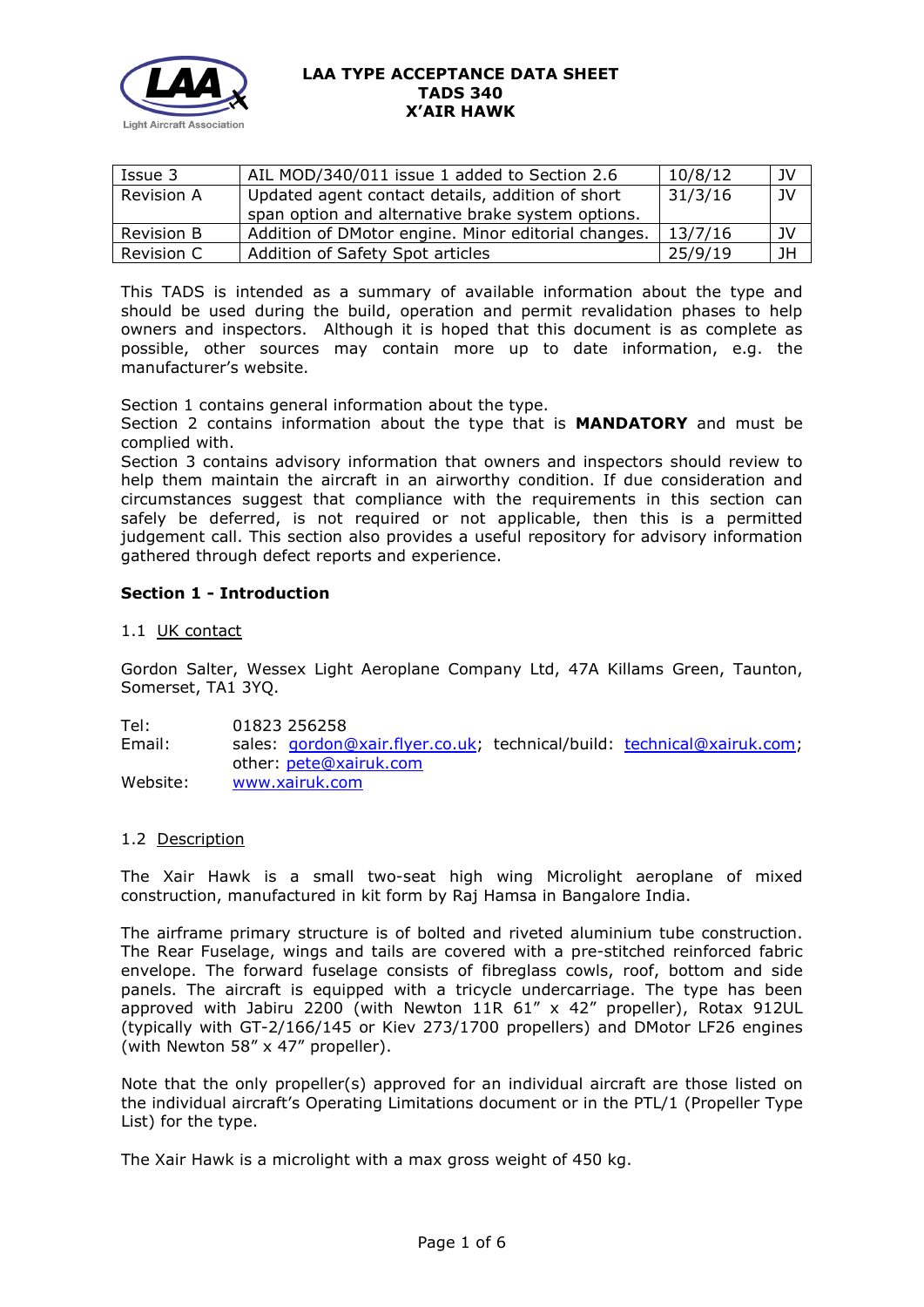

## **Section 2 – Mandatory information for owners, operators and inspectors**

At all times, responsibility for the maintenance and airworthiness of an aircraft rests with the owner. Condition No 3 of a Permit to Fly requires that: *"the aircraft shall be maintained in an airworthy condition".* 

### 2.1 Fast Build Kit 51% Compliance

The technical leaflet TL.11 shows the contents of the accepted fast build kit. Note that it is essential that the major assemblies (wings, fuselage etc) are supplied in component form requiring assembly by the builder, so that the inspector is able to inspect the separate components and so that the builder is tasked with assembling these major assemblies as part of the 51% rule 'major portion' requirements.

#### 2.2 Build Manual

Xair Hawk Construction & Modifications Manual UK Text Version Xair Hawk Assembly Manual Drawings Xair Hawk Spare Parts List

#### 2.3 Build Inspections

Build inspection schedule 9 (Tubular aircraft). Inspector approval codes A-A or A-M or K or M. Inspector signing off final inspection also requires 'first flight' endorsement.

#### 2.4 Flight Manual

Xair Hawk Flight & Operators Manual HFOMJ22-1-7/7

#### 2.5 Mandatory Permit Directives

None applicable specifically to this aircraft type at present.

Also check the LAA website for MPDs that are non-type specific [\(TL2.22\)](http://www.lightaircraftassociation.co.uk/engineering/TechnicalLeaflets/Operating%20An%20Aircraft/TL%202.22%20non-type%20specific%20MPDs.pdf).

## 2.6 LAA Required Modifications (including LAA issued AILs, SBs, etc)

A number of changes were made to the aircraft design in order for it to be able to be accepted in the UK by the LAA. All these changes are incorporated as standard from the factory from kits no. 1131. Any UK kits previous to this serial number have to be retrofitted with the modifications. This must be checked at build by reference to the importer and LAA for any kit prior to serial 1131.

Additional modifications are required to all aircraft. These are embodied into the UK Xair Hawk Build Manual where full details of modification required are shown. These Mods are also listed 1-10 below, and are mandatory for the issue of a Permit to Fly. The kit importer has undertaken to supply additional parts where applicable for each of the modifications below in all UK-supplied kits. Later kits may have these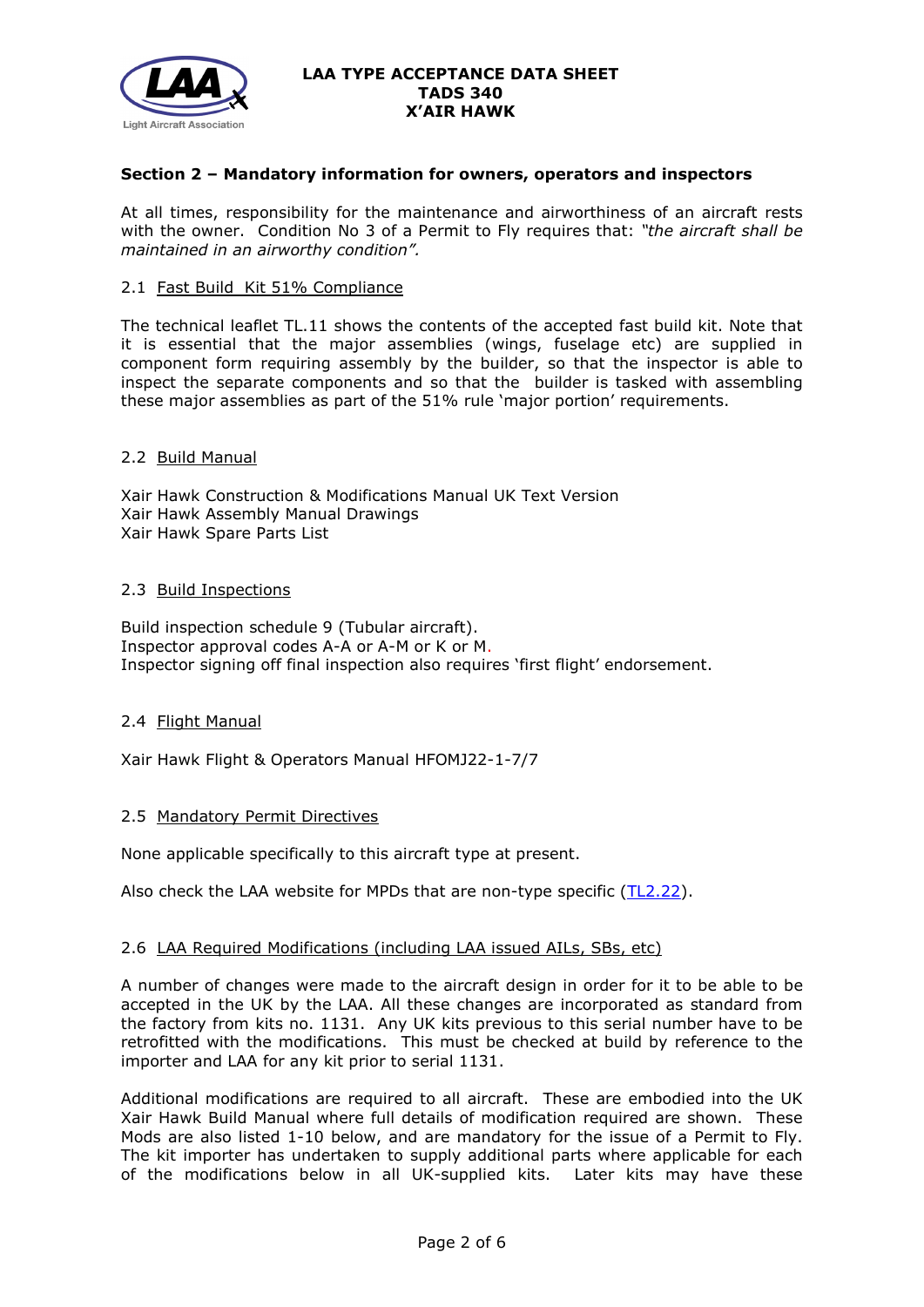

incorporated as standard from the factory but builders/owners must be careful to ensure that the actions required by these mods are embodied. The modifications have not been drawn up by LAA and separate modification leaflets are not available. Xair parts, assemblies or complete aircraft supplied other than through Wessex LAC or XairIreland may not comply with the UK approved design standard.

## *The following Modifications (/001 to /010) should be checked and are listed in more detail on Pages 7-8 of the UK Build Manual*

| Drilling of rotating bolts on control column and elevator control |
|-------------------------------------------------------------------|
|                                                                   |
|                                                                   |
|                                                                   |
|                                                                   |
|                                                                   |
|                                                                   |
|                                                                   |
|                                                                   |
| Replacement of Jury Strut Rivets with stainless, only Applicable  |
|                                                                   |
|                                                                   |
|                                                                   |

In service AILs:

| MOD/340/011 | Inspection of engine mount (applies to Jabiru 2200A powered |  |  |  |  |
|-------------|-------------------------------------------------------------|--|--|--|--|
|             | aircraft only)                                              |  |  |  |  |

#### 2.7 Additional engine operating limitations to be placarded or shown by instrument markings

Notes:

- Refer to the engine manufacturer's latest documentation for the definitive parameter values and recommended instruments.
- Where an instrument is not fitted, the limit need not be displayed.

| Rotax 912-UL: | Maximum CHT: 150°C<br>Oil Pressure: 2-5 Bar<br>Minimum Fuel Pressure: 0.15 bar                | Max Coolant Temp: 120°C (with 50/50 Glycol/water coolant)<br>Oil Temp Limits: 50°C to 140°C (Normal 90-110°C)                  |
|---------------|-----------------------------------------------------------------------------------------------|--------------------------------------------------------------------------------------------------------------------------------|
| Jabiru 2200:  | Maximum CHT:<br>Oil Temp Limits:<br>Oil Pressure:<br>Min Fuel Pressure:<br>Max Fuel Pressure: | 180°C (200°C in climb)<br>15°C to 118°C (Normal 80-100°C)<br>$31 - 76$ psi (2-5 bar)<br>0.75 psi (0.05 bar)<br>3 psi (0.2 bar) |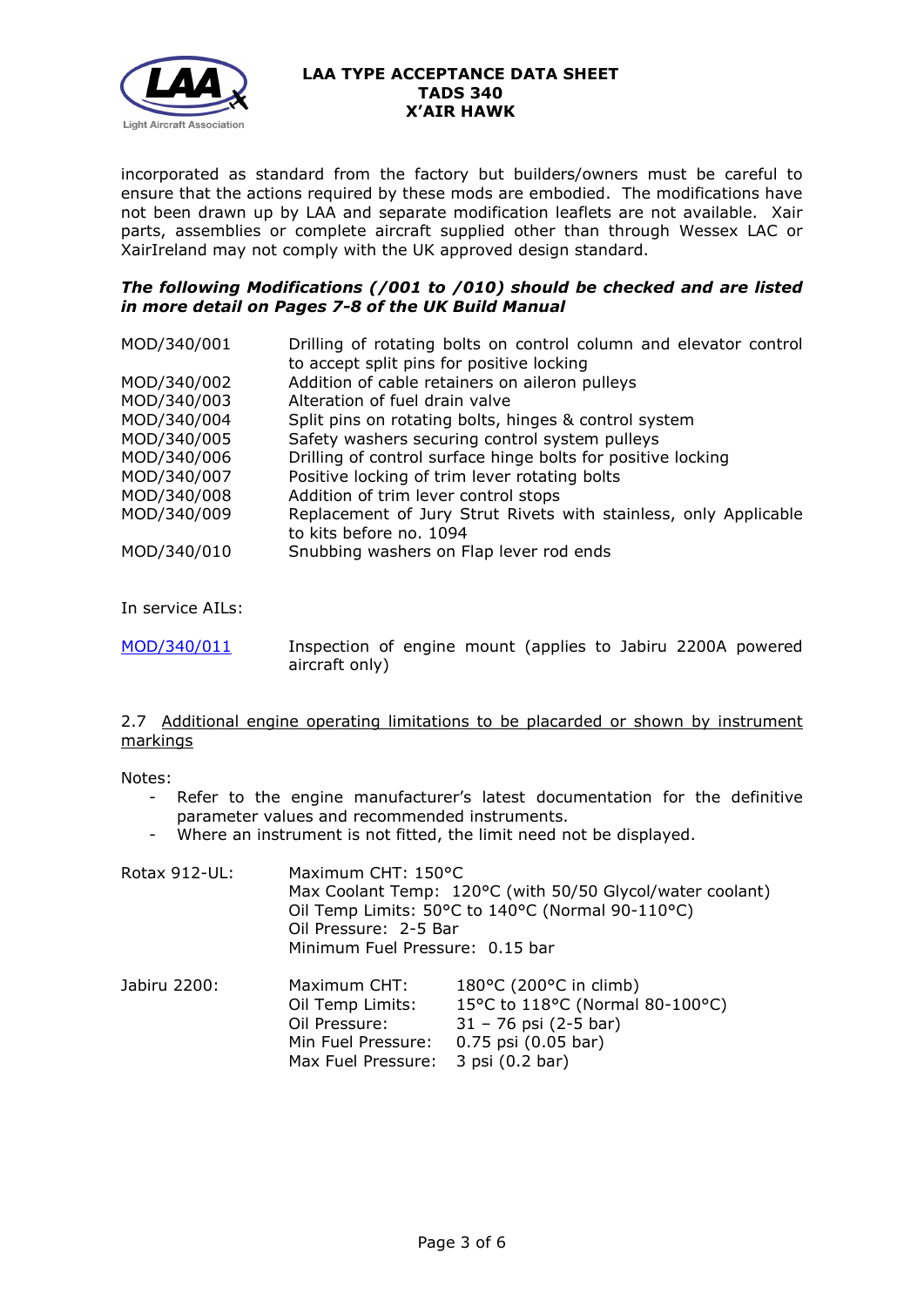

# 2.8 Control surface deflections

| Ailerons     | Up:43 $\degree$ ±2 $\degree$<br>Down: 20° ±2°               |
|--------------|-------------------------------------------------------------|
| Elevators    | Up:30 $x^{\circ}$ ±3°<br>Down: 20° ±3°                      |
| Elevator tab | Up: $35^\circ$<br>Down: $35^\circ$                          |
| Rudder       | Left $35^\circ \pm 3^\circ$<br>Right $35^\circ \pm 3^\circ$ |
| Flap         | Down $0^{\circ}$ - $10^{\circ}$ ±2° - 20° ±2° - 35° ±2°     |

## 2.9 Operating Limitations and Placards

(Note that the wording on an individual aircraft's Operating Limitations document takes precedence, if different.)

- 1. Maximum number of occupants authorised to be carried: Two
- 2. The aircraft must be operated in compliance with the following operating limitations which shall be displayed by means of cockpit placards or instrument markings:
	- 2.1 Aerobatic Limitations

The aeroplane is permitted to fly only for non-aerobatic operation. In this context non-aerobatic operation includes:

i) any manoeuvre necessary for normal flying.

ii) intentional stalls from level flight.

- iii) steep turns in which the angle of bank does not exceed 60 degrees. Intentional spinning is prohibited.
- 2.2 Loading Limitations

Maximum Total Weight Authorised: 450 kg CG Range: Limits 220 mm to 385 mm fwd of the datum point. Datum Point is: main fuselage axle/base tube centre line.

- 2.3 Engine Limitations (Jabiru 2200) Maximum Engine RPM: 3300
	- Engine Limitations (Rotax 912-UL) Maximum Engine RPM: 5800 Maximum Continuous Engine RPM: 5500
- 2.4 Airspeed Limitations

Maximum Indicated Airspeed: 125 mph Maximum indicated airspeed with flaps deployed: 70 mph

2.5 Other Limitations

The aircraft shall be flown by day and under Visual Flight Rules only. Smoking in the aircraft is prohibited.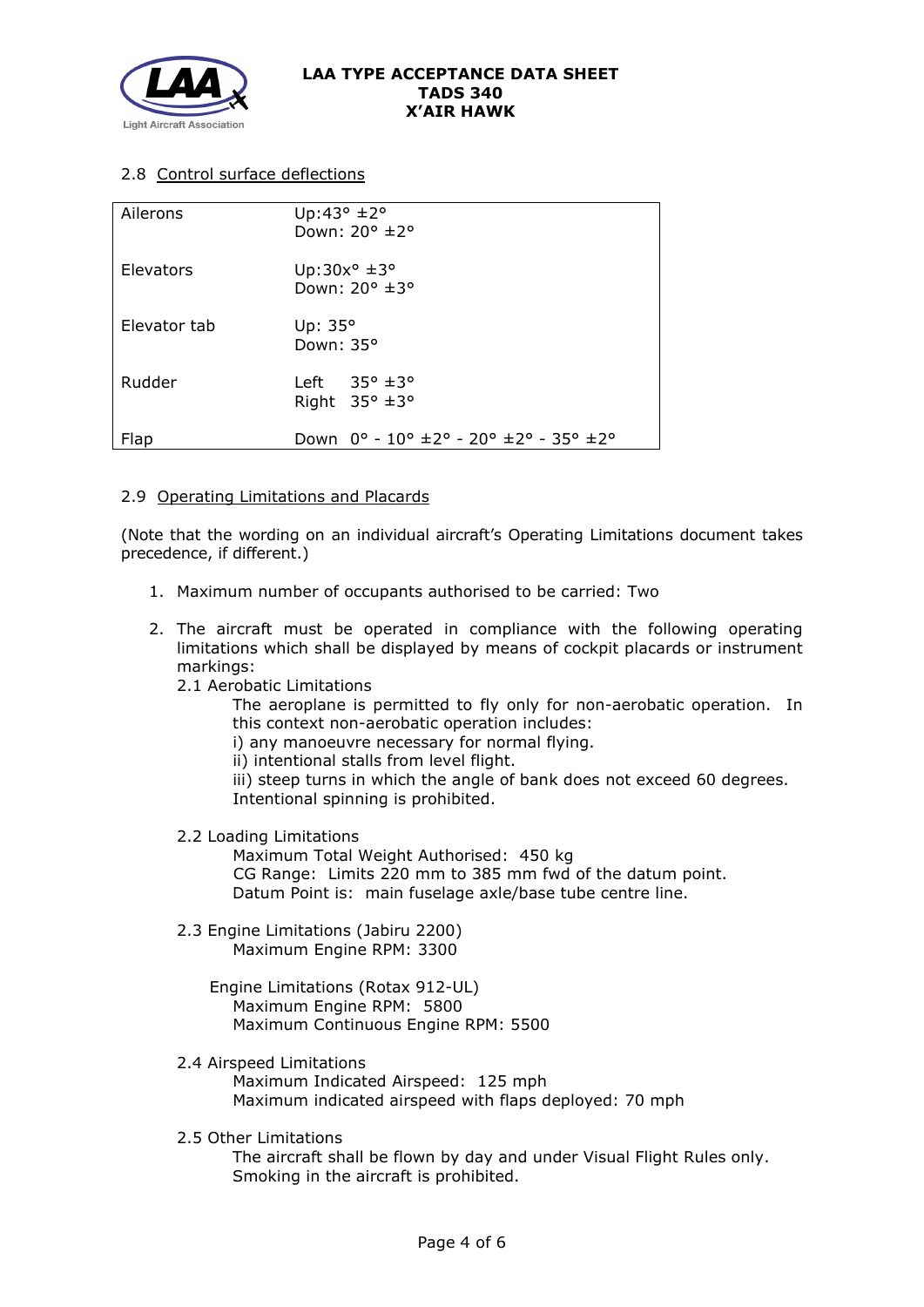

## Additional Placards:

"Occupant Warning - This Aircraft has not been Certificated to an International Requirement"

Fireproof identification plate must be fitted to fuselage, engraved or stamped with aircraft's registration letters.

As a microlight aircraft, additional microlight weight placard must be fitted as described in TL2.11 regarding empty weight and payload.

#### 2.10 Maximum permitted empty weight

| Max empty weight |
|------------------|
| 268 kg           |
| 268 kg           |
| 268 kg           |
|                  |

## **Section 3 – Advice to owners, operators and inspectors**

#### 3.1 Maintenance Manual

Xair Hawk Flight & Operators Manual HFOMJ22-1-7/7. For engine maintenance refer to Jabiru or Rotax maintenance schedules, as applicable.

## 3.2 Standard Options

- 1. Single one-piece 64L fibreglass fuel tank.
- 2. Fitment of oil cooler on Jabiru engines.
- 3. Improved short wingspan wing.
- 4. Original cable-operated calliper wheel brakes (Mk1 type).
- 5. Alternative Raj Hamsa hydraulic brake system kit with central wheel brake lever and Mk 2 wheel hub/disc brake configuration.
- 6. Alternative Raj Hamsa hydraulic brake system kit with central wheel brake lever and alternative compact S.R. Designs Mk 3 wheel hub/disc brake configuration which places wheels further inboard on axles by 60 mm.
- 7. Cowlings designed for the DMotor installation (single radiator installation).

## 3.3 Manufacturer's Information (including Service Bulletins, Service Letters, etc)

The following bulletins are highly recommended by the LAA (unless mandated above); the indicated compliance level is as recommended by the factory.

| Ref               | Date    | Description                                                    | Applicability |
|-------------------|---------|----------------------------------------------------------------|---------------|
| <b>WLACSB-H01</b> | 16/7/08 | Correct installation/routing All variants                      |               |
|                   |         | of seat belt lap straps.                                       |               |
| WLACSB-H02        | 1/6/09  | Replacement of propeller Jabiru powered variants<br>hub spacer |               |